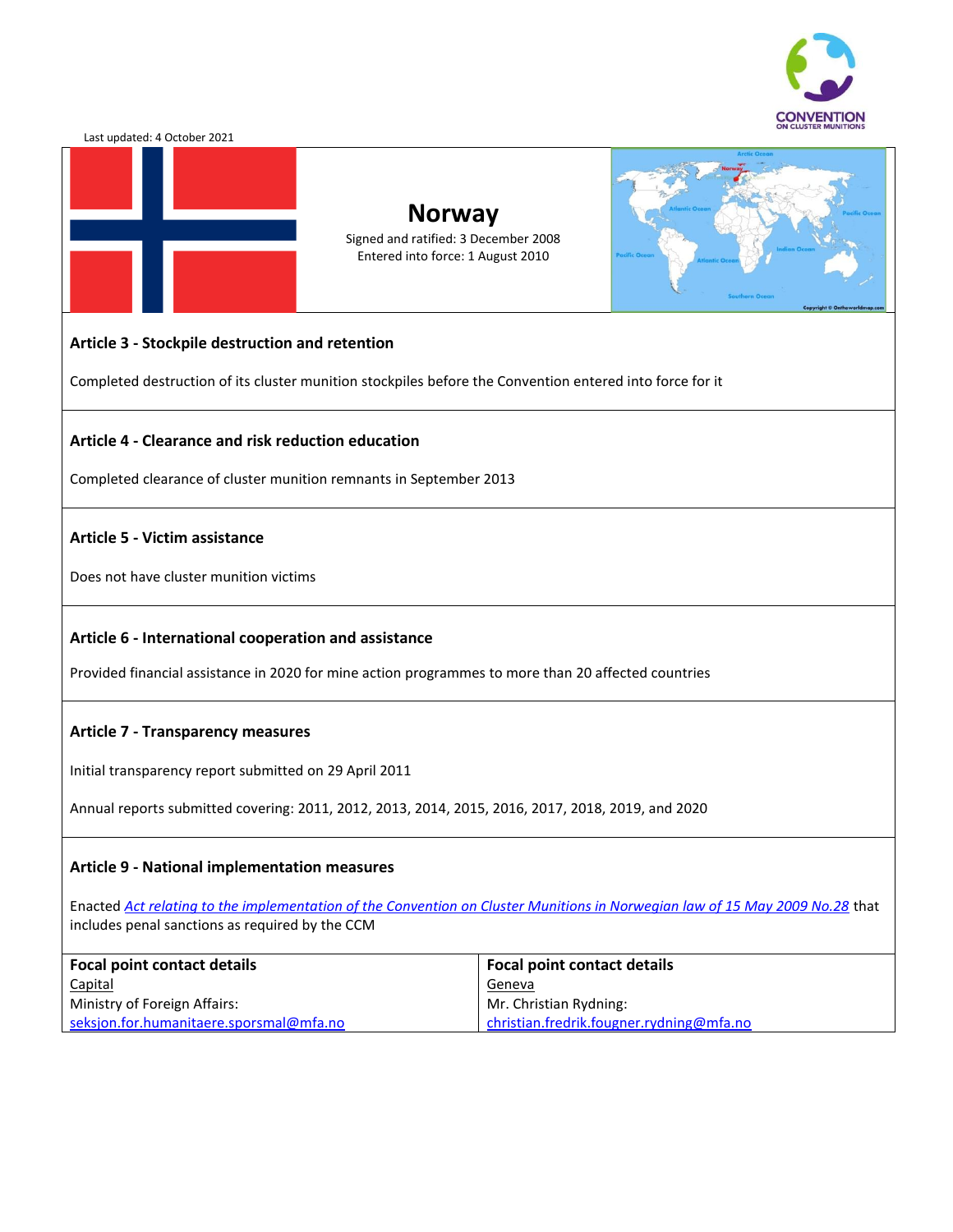# **Convention on Cluster Munitions**

1 September 2014

Original: English

**Fifth Meeting of States Parties San José, 2-5 September 2014** Item 10 (c) of the provisional agenda\* **Operation and status of the Convention: consideration of matters pertaining to clearance and risk reduction in accordance with article 4**

### **Declaration of compliance with article 4.1 (a) of the Convention on Cluster Munitions**

**Submitted by Norway**

## **I. Declaration of compliance**

1. The Kingdom of Norway hereby declares that as at 9 September 2013 it made every effort to identify all areas under its jurisdiction and control contaminated by remnants of cluster munitions, in accordance with article 4.1 of the Convention on Cluster Munitions.

2. The Kingdom of Norway hereby declares that as at 9 September 2013 it cleared and destroyed all remnants of cluster munitions found in the areas mentioned in paragraph 1, in accordance with article 4.1.

3. By taking the action described in paragraphs 1 and 2, Norway has fulfilled its obligations under article 4.1 (a).

### **Location**

4. The area contaminated by cluster munitions is part of the larger former Hjerkinn shooting range, in the Dovre mountain area, Oppland County, on the mainland of Norway. The initial confirmed hazardous area, known as "HFK-sletta", was used for test firing artillery-delivered cluster munitions (types DM 1383 and DM 1385) in the period 1986-2007. The area was the shape of a polygon and had an area of 617,300 m<sup>2</sup>.

\* CCM/MSP/2014/1.





Please recycle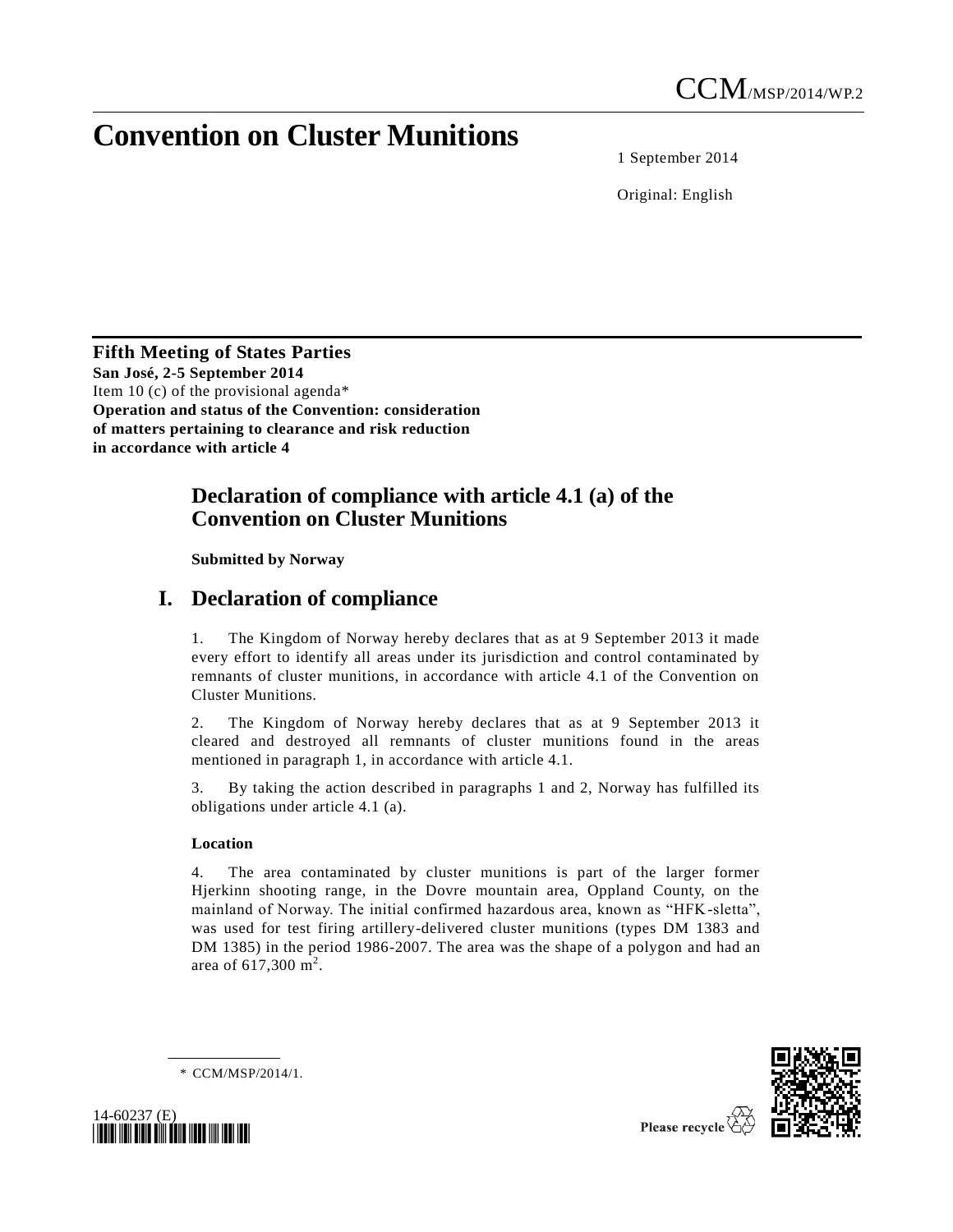#### **Methods**

5. The shooting range is in the process of being decommissioned, and the clearance of cluster munitions has been part of a larger explosive ordnance disposal operation conducted by the Norwegian defence forces. The area is to be handed over for civilian use no later than in 2020 and will then be classified as a national park. The Norwegian Defence Research Institute, an independent institution, has responsibility for controlling the quality of the clearance operations.

6. The area contaminated by cluster munitions has been cleared by a dedicated explosive detection dog unit comprising three dog handlers and eight dogs engaged in searching "boxes" of  $10 \text{ m}^2$ . In total, the clearance team has identified and destroyed two bomblets since the operation started in 2008.

7. Owing to the explosive ordnance disposal operation, there continue to be certain restrictions on civilian use of the former shooting range. These are communicated by both the Norwegian Defence Estates Agency (NDEA) and local authorities. NDEA organizes bus transport into areas open for hiking and hunting for tourists and hunters. The area that was contaminated by cluster munitions will be re-vegetated with native species in 2014 and will probably be open for full civilian use in 2015.

#### **Contact information**

8. The clearance operation is organized as a project implemented by NDEA, an administrative agency subordinate to the Ministry of Defence. The agency's primary tasks relate to the planning, construction, administration, leasing and disposal by sale of defence estates and properties. NDEA publishes annual reports and occasional newsletters in Norwegian on the clearance operations, and data on the clearance of remnants of cluster munitions are included in these publications. Reports in Norwegian are available from www.forsvarsbygg.no/Nedlastningssenter/ Hjerkinn-PRO/.

9. NDEA can be contacted at its postal address (Forsvarsbygg, Postboks 405 Sentrum, 0103 Oslo) or street address (Grev Wedels plass 5, 0105 Oslo), by telephone (+47 815 70 400), by fax (+47 23 09 78 03) or by e -mail (post@forsvarsbygg.no).

#### **Residual risk**

10. NDEA and the Norwegian Defence Research Institute have cooperated on assessing residual risk and on defining acceptable residual risk for the whole area under clearance. That work was not completed by August 2014; results from quality control procedures will inform the final decision prior to the handover of the entire former shooting range in 2020. The Institute published one report on residual risk and clearance methods for the area in 2012, available from http://rapporter.ffi.no/ rapporter/2012/00102.pdf.